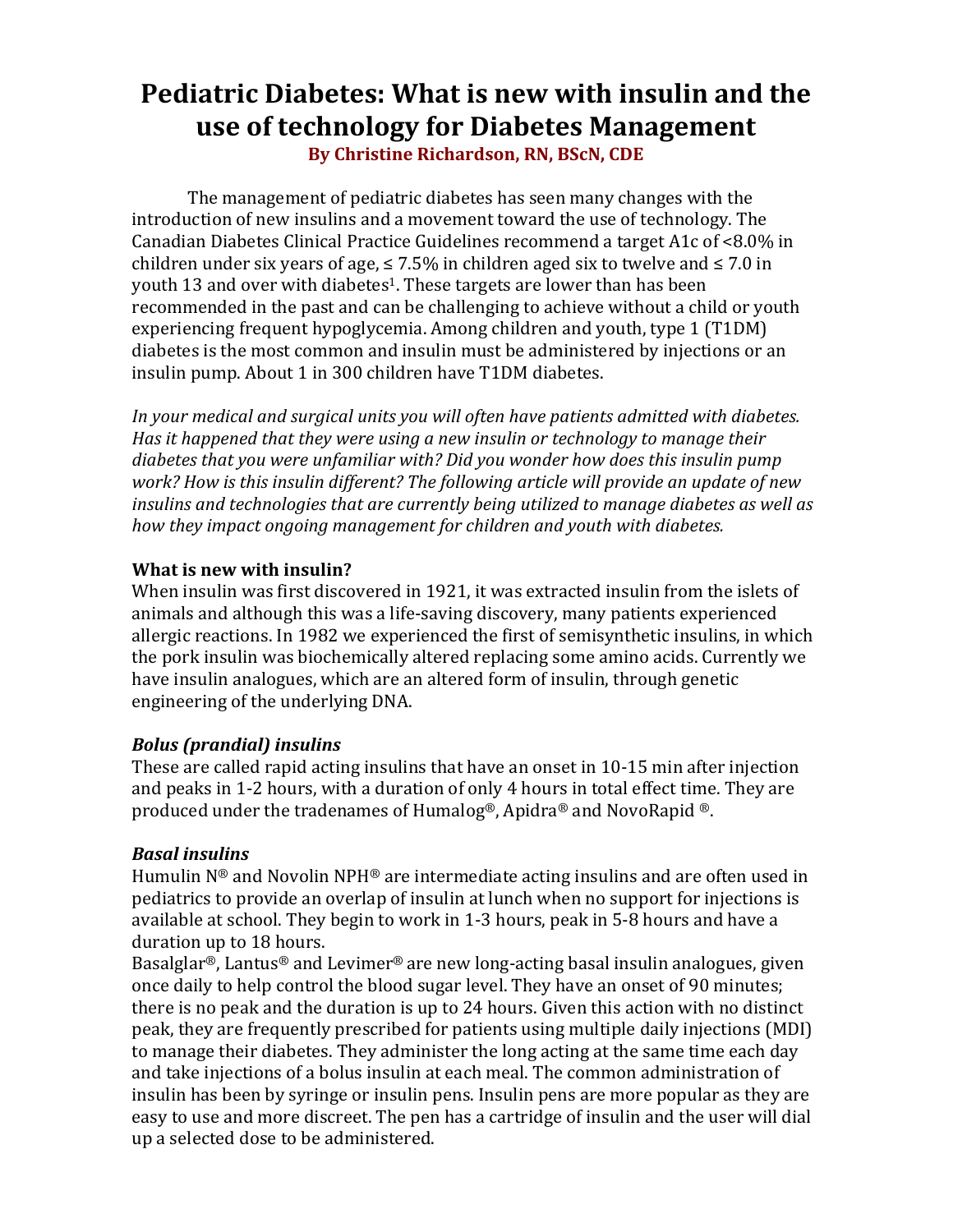Insulin pumps have been used for many years and the technology is constantly improving. An insulin pump is a device that administers insulin continuously through a small tube inserted under the skin. A pump is not an artificial pancreas; it requires a user to determine when and how much insulin to give. What is unique is that the insulin pump uses only rapid acting insulin (Humalog®, Apidra® and NovoRapid®) and delivers the insulin in two ways: as a **basal** dose or **bolus** dose. The **BASAL** automatically delivers small amounts of insulin steadily every hour as programmed in the pump. The starting dose will be determined by the health care provider and can be adjusted as needed by the user. The **BOLUS** dose is taken at meal times and programed by the user to cover the carbohydrates (CHO) in the meal or to correct any high BG readings. These smart pumps have bolus calculators that can be programmed to easily calculate the amount of insulin needed to cover food and correct a high or low blood glucose reading if needed. BG meters are linked to the pump in order to automatically send all blood glucose readings to the pump.

In addition to these new smart pumps we have continuous glucose monitors (CGM). This technology involves the patient inserting a glucose sensor (tiny electrode) under the skin into the interstitial fluid, using an automatic insertion device. The glucose sensor is then connected to an insulin pump or a transmitter that will record a sensor glucose reading (SG) every 5 minutes. This results in 288 glucose readings per day that are displayed on the pump or transmitter as a number and in a graph. In addition to providing a real-time sensor glucose value, these CGM devices will also provide trend data. Arrows pointing flat  $(\rightarrow)$  indicate the BG level is stable, while arrows pointing up or down  $(†, \downarrow$  or  $\uparrow \uparrow, \downarrow \downarrow$ ) will indicate that SG is rising or dropping at a determined rate. This SG data, combined with trend arrow readings can guide patients in adjusting their insulin needs and to prevent hypoglycemic and hyperglycemic excursions. What is critical to be aware of is that the SG and blood glucose (BG) are different. The sensor glucose is measuring the glucose levels in the interstitial fluid between our cells whereas a blood glucose done by glucometer is measuring glucose levels in the blood. As there is a natural difference between these two samples and a lag time in the transfer of glucose between the cells, there can be a difference in the readings. Patients using CGM are advised to do an actual "fingerstick" glucose to verify the reading before making any treatment decisions. Recently the Dexcom $G5^m$  was Health Canada approved to make treatment decisions as long as the glucose alerts and readings match the users symptoms or expectations. Patients that are taking medications containing paracetamol/acetaminophen are advised to perform a fingerstick to confirm their blood glucose level, as these medications can affect sensor glucose readings<sup>2</sup>. For all CGM systems, a blood glucose is needed every 12 hours to calibrate.

When we combine insulin pumps with a CGM we have a very integrated system in which a child/youth or parent is able to see the  $CGM$  data on their insulin pump to determine if they need more or less insulin and are able to live more in the moment without the constant fear of hypoglycemia. Alerts or alarms can be programmed to warn the user if they are going to be trending low/high. Some systems will even automatically suspend delivery of insulin once a preset threshold is reached. This is really the first step towards an artificial pancreas in which the pump is making a decision on insulin delivery based on data obtained from the CGM.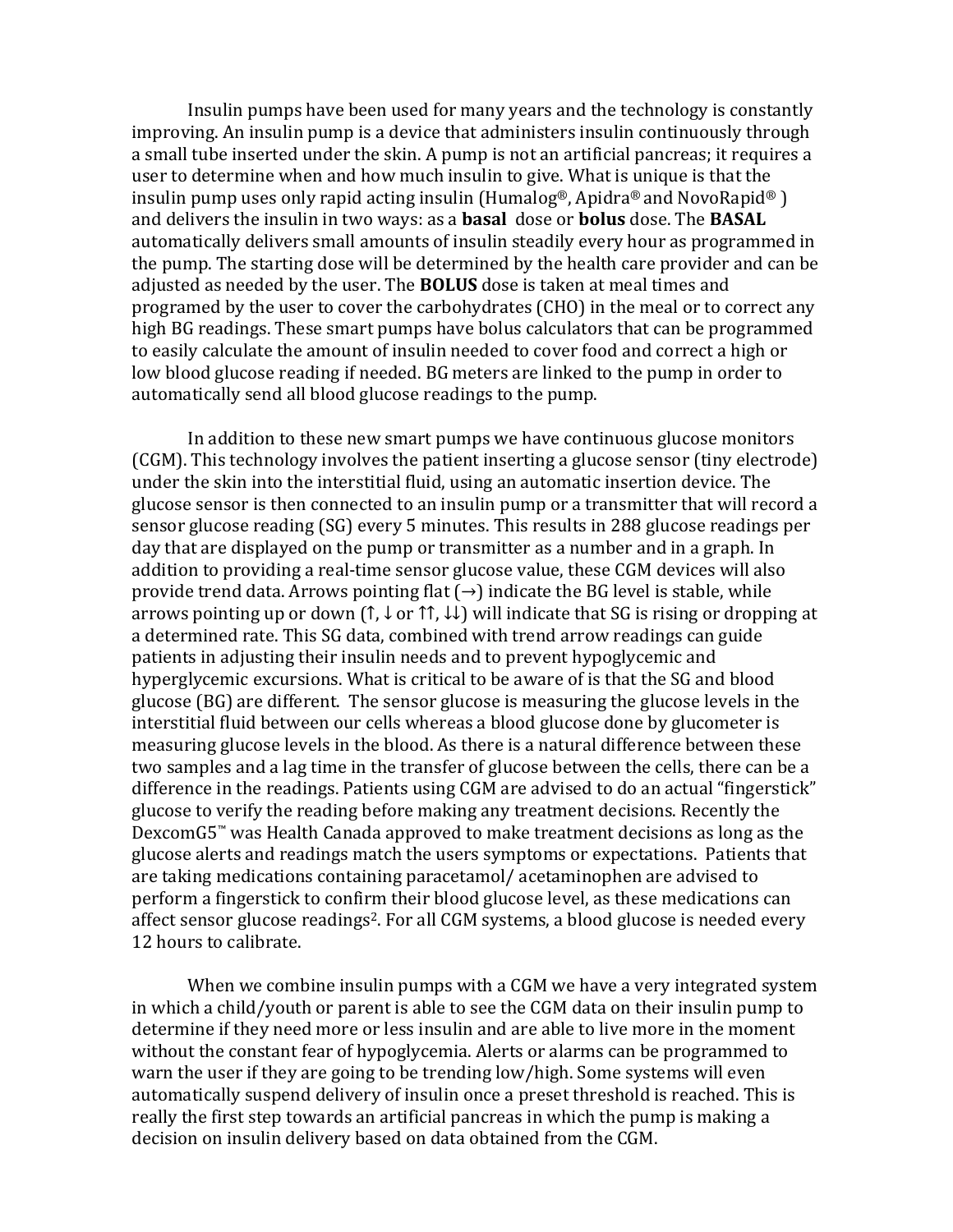

## *Case Study:*

Sarah is a 14-year-old girl diagnosed with type 1 diabetes since age 5. At diagnosis her insulin was a twice-daily regime of NPH and NR, as she had no support at school to provide an injection at lunch. This worked well for Sarah until she became very active in sports. When she was 12 years of age and she decided to do a multiple daily injection (MDI) routine. She injected a dose of Levimer<sup>®</sup> at supper with NovoRapid<sup>®</sup> at each meal based on CHO content of the meal. Sarah was unsure at this time if she wanted to use a pump, as she did not want to have anything attached to her. Now, at age 14, she is ready for a pump with CGM. Her reasons for now choosing to manage her diabetes this way is to have fewer injections per day and less blood glucose monitoring but still being able to be flexible in the timing of her meals and activity. Sarah's pump choice was an Omnipod<sup>™</sup> insulin pump and Dexcom  $G5^{\omega}$  system.

## Sarah's OmniPod™ pump and DexcomG5™





This system allows Sarah to bolus her pump remotely from a personal data management device (PDM) that is also a glucose meter, and the Dexcom  $G5^{\omega}$  system allows her to view her glucose readings on her iPhone. This combination of devices provides Sarah with all the data she needs to manage her diabetes without having to use a syringe/pen to inject insulin 4 to 5 times per day. With the  $DexcomG5^{\prime\prime}$ , Sarah has chosen to share her data with the soccer coach and her parents. This means that they can view her sensor glucose readings on their phone, while Sarah is playing her sports. Through the use of her CGM, Sarah knows that her coach and parents will be alerted to potential hypoglycemia. Sarah can participate fully in all practices and games, without the fear of going low, knowing she has this added support on the sidelines. 

CGM has also changed the way we as health care providers manage diabetes. Each pump and CGM system has a web-based program that allows data to be downloaded and can be viewed by both the healthcare team and the user. Historically all the data provided to us as health care providers was a logbook that was recorded